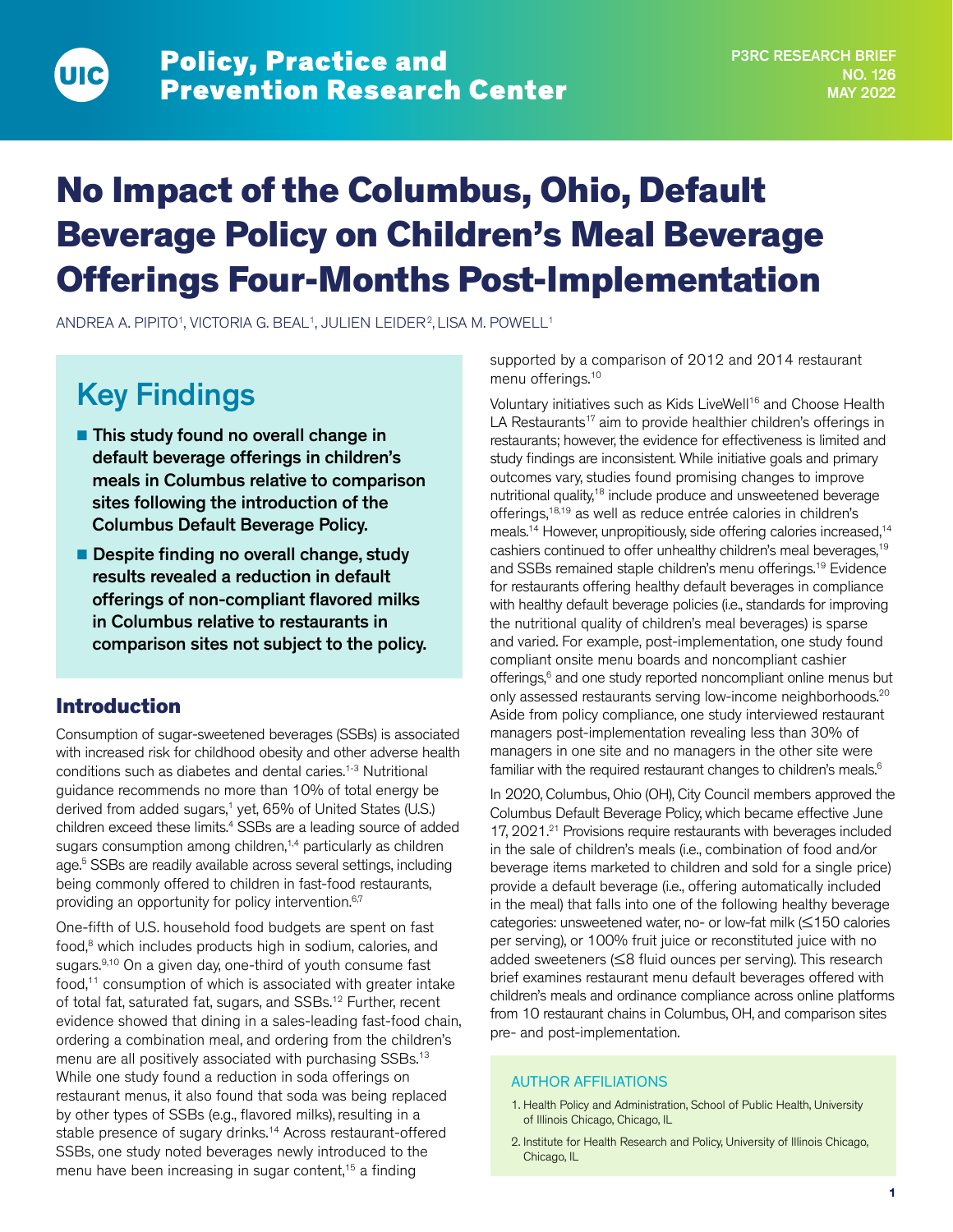## **Methods**

This study assessed the impact of the Columbus Default Beverage Policy on children's meal default beverage offerings using online audit data collected in June and October 2021, two-weeks pre- and four-months postimplementation. A total of 54 Columbus (intervention site) and 57 Akron, Cincinnati, Athens, and Findlay, OH (comparison sites), fast-food restaurants with data available at both time points were included in the analyses.

National sales leaders<sup>22</sup> were compared with restaurants prevalent in Ohio to identify sample chains. Eligible chains were classified as quick service (i.e., offering minimal or no table service and rapid food preparation), provided a beverage with the sale of a children's meal, and had locations in both the intervention and comparison sites. Chains voluntarily committing to healthier children's offerings were excluded. Ten chains were included in the sample; within each chain, up to 10 locations across each site were audited. Menus were sourced from five online ordering platforms including restaurant or corporate websites, Uber Eats, DoorDash, Grubhub, and Google Ordering. Coders captured electronic screenshots of children's meals and accompanying beverage selections based on the first available online platform (using the platform ordering above) servicing each unique restaurant (i.e., associated with specific address).

To assess policy compliance, seven overarching beverage categories were created (i.e., water, milk, juice, soda, tea, sports drinks, and frozen drinks). Within each category, beverages were further classified by sweetener type (i.e., unsweetened, and artificially or sugar-sweetened), milk fat percentage (i.e., non-, low-, reduced-, or whole-fat), and flavoring (i.e., unflavored or flavored). Additionally, because ordinance provisions restricted calories and serving sizes for milk and juice offerings, this information was recorded; when not available on the ordering platform, values were sought from chain-specific sources and manufacturer websites. Based on beverage category, sweetener type, milk fat percentage, flavoring, calories, and serving sizes, beverages were classified by type and compliance status (see Table 1 for classifications). Coders also classified beverages as default and secondary (i.e., offering obtained with additional step from consumer).

To assess changes in compliance of children's meal default beverage offerings over time in Columbus relative to the comparison sites, odds ratios and corresponding 95% confidence intervals were estimated from differencein-differences (DID) analyses conducted using logistic regression models. Regressions were clustered on restaurant identifiers with robust standard errors. Analyses were conducted in Stata/SE 13.1.

#### **Results**

Table 1 shows overall compliance for restaurant default beverage offerings and offerings by beverage type and compliance within type. Findings reveal milk, followed by 100% juice, were the most prevalent default offerings to children. Overall, 41% of Columbus restaurants met policy provisions pre-implementation, which increased to 54% post-implementation, a trend similarly found in comparison sites (39% and 46%, respectively). The DID results show no statistically significant overall difference between Columbus and comparison restaurants in changes made to default

offerings, suggesting no change in compliance attributable to the policy (OR: 1.26, 95% CI: 0.80, 2.00).

While changes in overall compliance were not found, there was a substantial reduction (OR: 0.10, 95% CI: 0.01, 0.72) in non-compliant flavored milk offerings as a children's meal default beverage in Columbus relative to comparison sites. Approximately one-fifth of restaurants offered noncompliant flavored milks by default pre-implementation, while only 2% offered them post-implementation.

#### **Discussion**

Following implementation of the Columbus Default Beverage Policy, this study found no change in compliance of beverages offered as defaults in children's meals in Columbus relative to comparison restaurants. Across both intervention and comparison sites pre- and post-implementation, policycompliant milks and juices were offered to children as default beverages most often (89-93% and 68-80%, respectively), followed closely by non-compliant offerings such as soda (44-54%). Similar findings were reported for the prevalence of beverages included with children's meals in a study assessing

impacts of the Wilmington, Delaware, healthy beverage default policy.<sup>6</sup>

By beverage type, across time points, there was a significant change in non-compliant flavored milk offerings, which had reduced odds of being offered as default beverages in Columbus relative to comparison sites. Further investigation revealed this change was driven by a single restaurant chain replacing noncompliant flavored default milks with compliant versions from pre- to post-implementation. While policy can motivate changes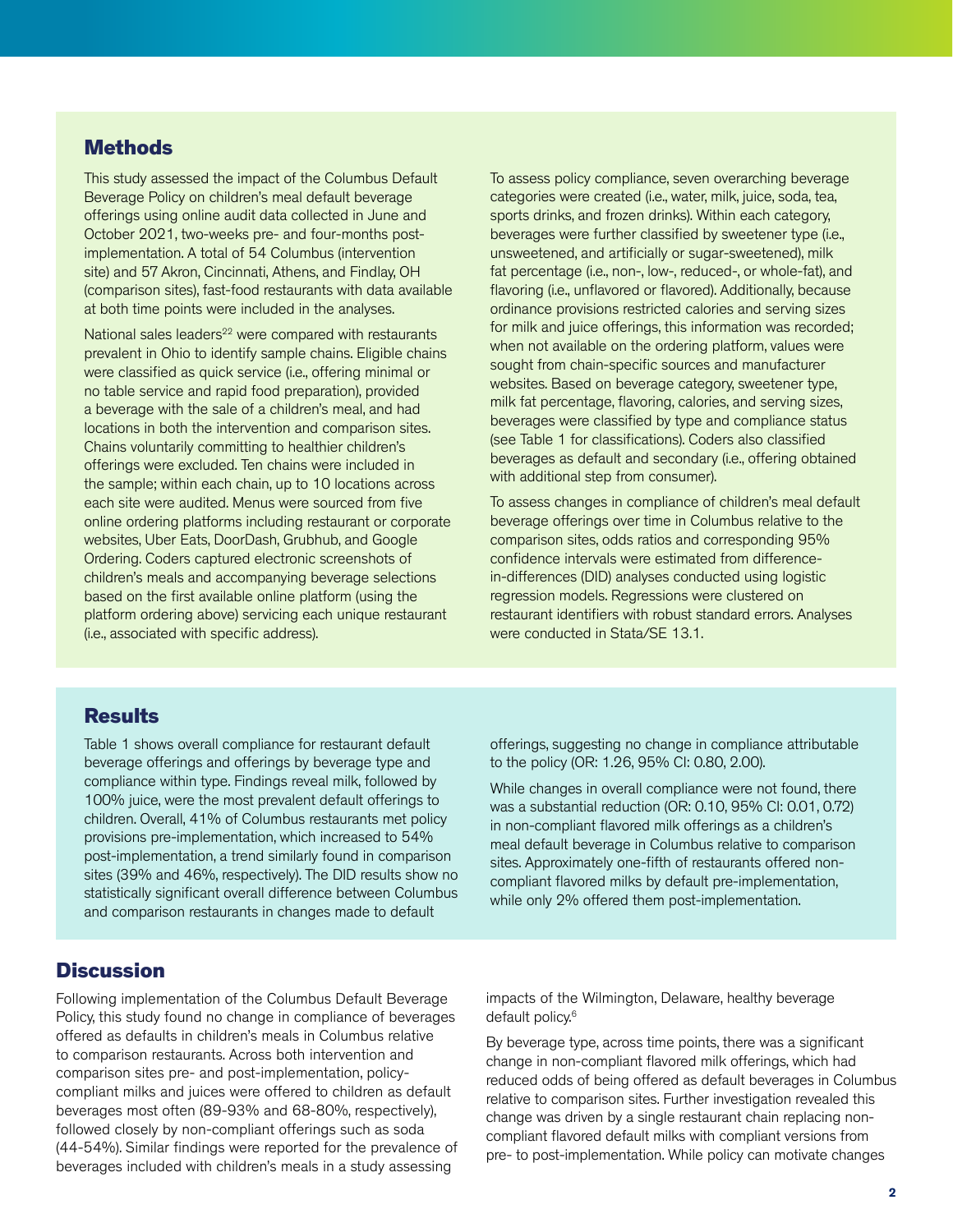TABLE 1 Default beverage offerings in children's meals from Columbus, Ohio, and comparison restaurants, pre- and post-implementation of the Columbus Default Beverage Policy

| <b>Beverages</b>                     | <b>Columbus</b> |       | <b>Comparison</b> |             | <b>Difference-in-Differences</b> |                         |
|--------------------------------------|-----------------|-------|-------------------|-------------|----------------------------------|-------------------------|
|                                      | Pre             | Post  | Pre               | <b>Post</b> | <b>Odds Ratio</b>                | 95% Confidence Interval |
| <b>Water</b>                         | 48%             | 46%   | 49%               | 51%         | 0.87                             | (0.61, 1.23)            |
| <b>Bottled</b>                       | 46%             | 44%   | 40%               | 42%         | 0.86                             | (0.60, 1.23)            |
| Fountain                             | 2%              | 2%    | 12%               | 14%         | 0.86                             | (0.64, 1.16)            |
| <b>Milk</b>                          | 89%             | 89%   | 93%               | 93%         | <b>NC</b>                        | $-$                     |
| Compliant                            | 89%             | 89%   | 93%               | 93%         | NC                               | --                      |
| Unflavored                           | 89%             | 89%   | 93%               | 93%         | NC                               | --                      |
| Flavored                             | 20%             | 39%   | 14%               | 21%         | 1.52                             | (0.75, 3.09)            |
| Non-Compliant                        | 20%             | 2%    | 33%               | 26%         | 0.10                             | (0.01, 0.72)            |
| Unflavored                           | $O\%$           | $O\%$ | $O\%$             | $O\%$       | NC                               | --                      |
| Flavored                             | 20%             | 2%    | 33%               | 26%         | 0.10                             | (0.01, 0.72)            |
| 100% Juice                           | 80%             | 80%   | 70%               | 68%         | 1.09                             | (0.92, 1.28)            |
| Compliant                            | 80%             | 80%   | 70%               | 68%         | 1.09                             | (0.92, 1.28)            |
| Non-Compliant                        | $O\%$           | $O\%$ | 12%               | 12%         | NC                               | $\overline{a}$          |
| <b>Other Non-Compliant Beverages</b> | 44%             | 44%   | 54%               | 54%         | NC                               | $-$                     |
| <b>SSB Soda</b>                      | 44%             | 44%   | 54%               | 54%         | NC                               | --                      |
| <b>ASB Soda</b>                      | 44%             | 41%   | 54%               | 54%         | 0.86                             | (0.70, 1.06)            |
| <b>SSB Juice Drink</b>               | 37%             | 37%   | 37%               | 25%         | 1.79                             | (1.19, 2.71)            |
| <b>ASB Juice Drink</b>               | 19%             | 19%   | 25%               | 23%         | 1.10                             | (0.91, 1.33)            |
| Remaining Non-Compliant Beverages    | 22%             | 22%   | 39%               | 39%         | 1.00                             | (0.74, 1.35)            |
| <b>Overall Beverage Compliance</b>   | 41%             | 54%   | 39%               | 46%         | 1.26                             | (0.80, 2.00)            |

ASB: artificially sweetened beverage; NC: could not be computed (no variation in outcome over time); SSB: sugar-sweetened beverage.

N=54 restaurants in Columbus, Ohio, and 57 restaurants in comparison sites of Akron, Athens, Cincinnati, and Findlay, Ohio. Data were collected from a balanced sample of restaurants at baseline and follow-up. Statistics are shown on the percent of restaurants offering the given beverages by default as part of children's meals, and the percent of restaurants meeting the requirements of the Columbus, Ohio, Default Beverage Policy. Odds ratios and corresponding 95% confidence intervals are shown for difference-in-differences coefficients from logistic regression models with robust standard errors clustered on restaurant.

to default beverage offerings, several other factors (e.g., new products) can also spur substitutions. Underlying mechanisms for change represent an area for future study.

Third-party platforms operate more independently from the restaurant location than do restaurant websites, and the extent to which these platforms are subject to requirements imposed on the restaurant itself, such as the Columbus Default Beverage Policy, is not known. A California study of online platforms addressed interpretation challenges with policy language by assessing the extent to which menus adhered to the policy using four classifications ranging from lenient-to-restrictive policy application, and found 41% of menus loosely, but only 6% strictly, complied with the policy.20

There is limited evidence with which to compare the current study's finding that implementation of the Columbus Default Beverage Policy was not associated with restaurants offering healthy default beverages with children's meals. Only one evaluation of children's meal default beverage policies was identified that included both pre- and post-implementation data. That evaluation collected onsite audit data assessing both the Wilmington, Delaware, and California (CA) default beverage policies, with CA restaurants chosen specifically from low-

income neighborhoods; however, neither evaluation included a comparison site.<sup>6</sup> The results revealed no changes in menu compliance in Wilmington, but compliance with default offerings on menus increased in CA with 10% of restaurants at baseline and 66% at follow-up adhering to healthy beverage criteria.<sup>6</sup> However, it should be noted that in our study we also found prepost changes in the intervention site, but a null effect relative to the comparison sites, highlighting the need for a comparison to adjust for secular trends. A study of the CA policy with only postimplementation data from restaurants in low-income areas found 6% to 41% of online menus were policy-compliant depending on how restrictively policy criteria were interpreted.<sup>20</sup> Three studies assessed varied outcomes from voluntary initiatives; two studies found partial compliance with commitments to healthier children's meal beverages<sup>18,19</sup> and two reported SSBs remained staple beverages on menu boards.<sup>14,19</sup> Future policy evaluations are warranted to understand the nuances of policy compliance, including the ease with which restaurants may amend supply contracts, which vendor platforms are subject to the policy, mechanisms for enforcement, and how policymakers can make restaurants aware of the policy and effectively communicate necessary changes to menu offerings.